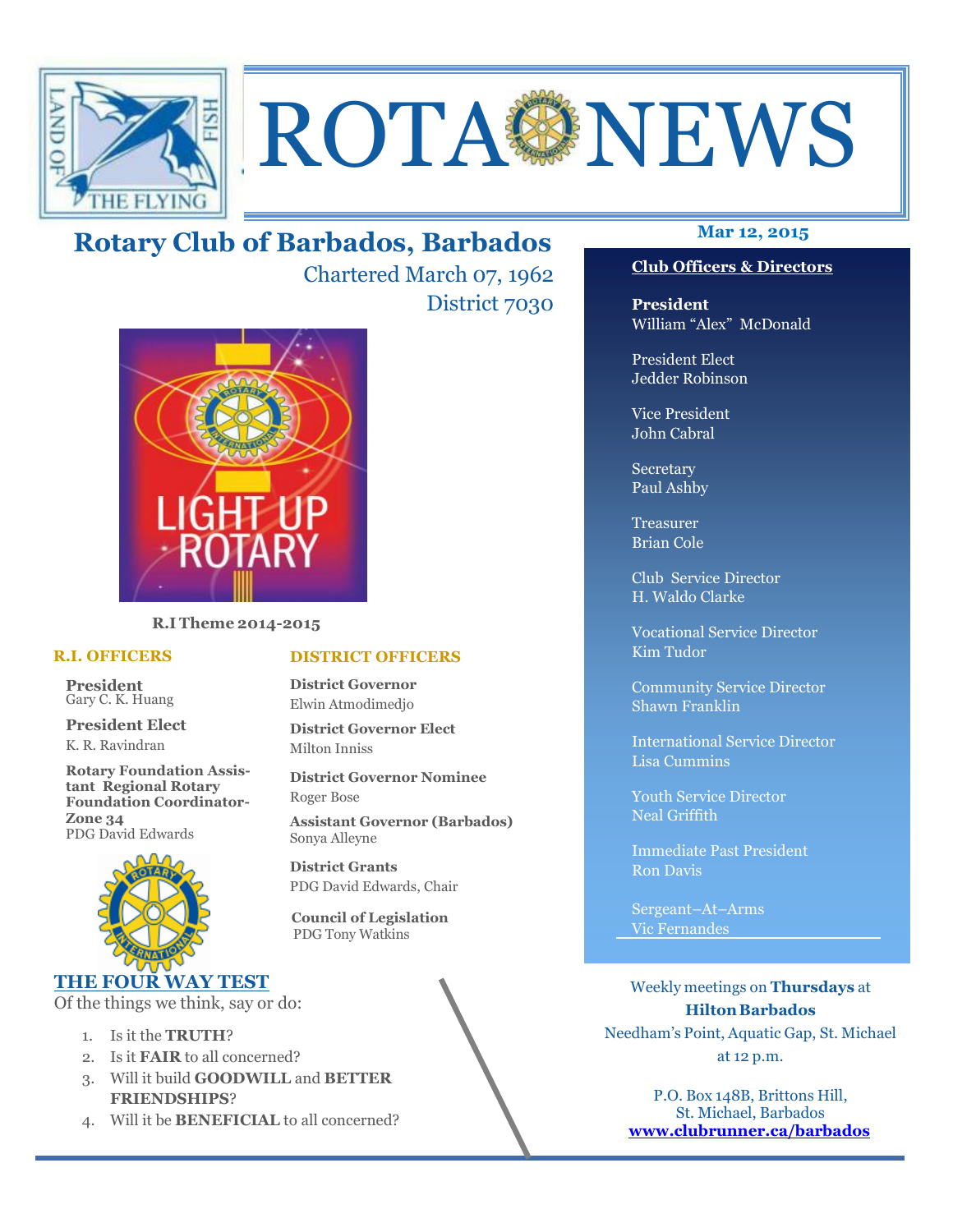#### **THE ROTARY CLUB OF BARBADOS WELCOMES ALL VISITING ROTARIANS AND GUESTS**

#### March - Literacy Month

**Today is a Fellowship Meeting. Members have been asked to bring a book to give, lend or exchange.** 

#### **The Charter date of our Club is March 07, 1962. RI records indicate that -**

On September 22, 1961, an initial meeting was held and received with such enthusiasm that another meeting was called only six days later for further discussion aimed at finalizing action for the formation of a club and to appoint officers.

Records show that by January 18, 1962, plans were being made for the first official meeting of the club and there was a total of 23 paid up members - **Sam V. Ashby, Theodore Brancker,Clifford Chapman, Rawle Chase, E.L. "Jimmy" Cozier, Les Debeger, Charlie English, Paul Foster, Trevor Gale, David Harvey-Read, Charlie Heath, Alistair Johnson, Stanley Kinch, C.E. "Charlie" McKenzie, Tom E. McLaughlin, George Nehaul, John Rose, Gordon Simpson, Colin Tudor, Roy Wells, Jimmy Whitelaw, Edzard Zelinka and Julius Zelinka.** 

#### **Paul Foster, PHF continues as a member with the designation - Honorary Member**

Having satisfied the requirements of Rotary International, a Charter was presented on March 7,1962 and the Rotary Club of Barbados came into being with eminent Barrister-at-Law, J.E. Theodore Brancker, one of the founder members as the Charter President.

#### **RI Records indicate that three other Clubs were Charted between January and March 1962. The Clubs were Nassau, Bahamas - January 19—first in the Bahamas; Port-au-Prince, Haiti—January 22; Noumea, New Caledonia— February 26 and Zanzibar 1961/62**

**It is indicated that all of them, other than Zanzibar are still acive. However there is a club** Stone Town - Raffia - Zanzibar City

*How Rotary Came to Barbados! Our story since March 07, 1962 is captured in # Decades of Rotary in Barbados 1961– 1991 and Rotary in Barbados—50 years of Service.* 

#### **Our Greeters are Past Director Berkeley Blades & Treasurer Brian Cole**



**Past Director Berkeley** joined the Club on February 24, 1994. He served as Director Community Service—1998-99 and twice as

Chairman Children's Homes 1996-97 and 2002-03. Bee indicates that "*I have personally visited every government children's home during my tenure as*   $chainman$  of that committee."

Bee has always taken a keen interest in the environment and was a member of the Barbados Environmental Association prior to joining Rotary. He has been instrumental in securing "Flags" and "Banners" for the Club. Currently Berkeley serves on the Children's Homes & Environment Committees.



**Treasurer Brian** joined the Club on January 02, 1985. He served as Director of Vocational Service 1988-89 and Club Service 1993-94. This is his second stint as Treasurer having held the position during the years 2001-2003 and now 2013-2015. He has also served as District Conference Treasurer 2004-05 and 2010-11. He is a member of the Rotary Roosters.

He was awarded a Paul Harris Fellowship in 2012.

#### **HIGHLIGHTS OF THE FELLOWSHIP MEETING HELD ON MARCH 05, 2015**

#### **Guest Speaker**

Alicia Simmons is the Chairperson of the Rotaract 2015 **District Conference. She holds a BSc in Management and** *is currently pursuing a MSc. in Global Human Resources.* 



Alicia Simmons spoke generally on the conference including the agendas. She spent quite a bit of time discussing the conference program and registration costs, all of which can be found on the conference

site...www.rotaractbarbados.org. You can go to http://rotaractbarbados.org/ conference/agenda/ for the agenda.

The President Elect for the UWI Rotaract Club, Chrispen Hackett was also in attendance. He gave an impromptu presentation on himself, which acted as his introduction to the club.

**————————————————————** 



#### **Board Reports**

#### **Club Service Director - Waldo Clarke-Attendance**

Attendance stood at mid 50% on average for the month **Club Bulletin** 

Issues continue to be punctual and informative

**Rotary Information Objectives Membership & Classification** Two member classification talks are planned for the month of March: Rotarians; Mitra and Donna

#### **Fellowship**

Founder's Day celebrations began at St. Marys Church with a service and was followed by an enjoyable afternoon in the comforts of PP Andrew and partner in service Joyce beach house, where many Rotarians were well fed, watered and entertained in a very quaint setting.

#### **Sergeant-at-Arms**

As per usual, practical and very thought rendering fines yielded just under \$200 per meeting.

#### **Guest Speakers**

The Club received two filling and wide reaching presentations on EU relations with Barbados from EU Ambassador Mikael Barfod and Fundamentals of any modern day Curriculum from Mr. Jeff Broomes. Both heavy digests, but "food" for preponderance in our highly transitory environment.

#### **Public Relations**

We were able to secure media coverage for one of our recently held presentations and our Founders Day Celebrations via The Nation Newspaper. Continuous MUN updates are also shared via Facebook weekly as they work feverishly towards the finale later in March.

#### **Website Maintenance and Information**

Noticeable updates to the Clubrunner landing page were prescribed during the month and preparations for the practical workshop on March 12, continue to be worked on.

#### *Continued next page*

#### **MEETING DETAILS - Thursday February 26 SAA - PP Vic Fernandes**

- Attendance 56%
- **Raffle \$60.00**
- **Winner PP Tony Williams**
- **Fines \$210.00**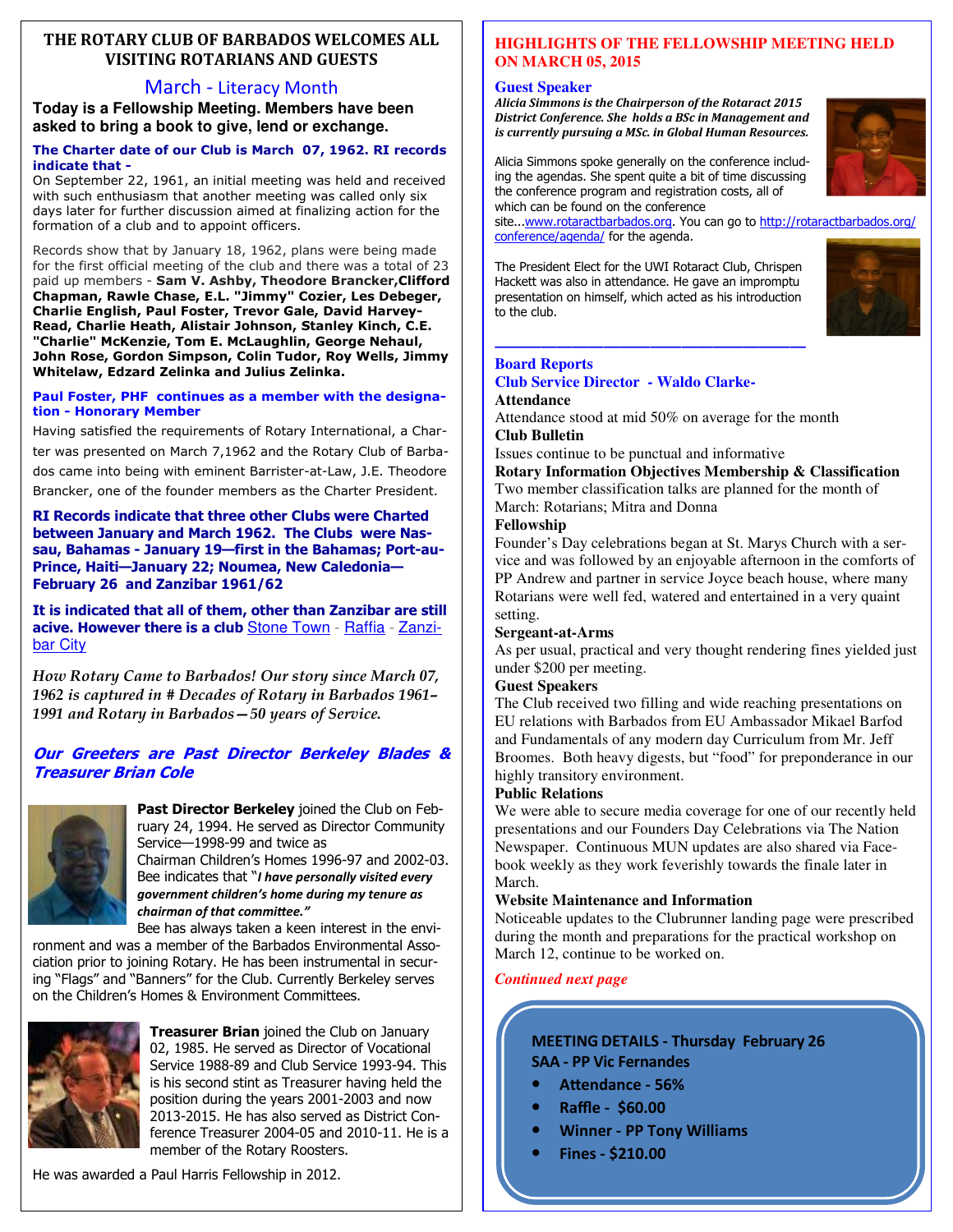#### **HIGHLIGHTS OF THE BUSINESS MEETING HELD ON MARCH 05, 2015 Youth Service Director - Neal Griffith**

#### **1. Anti-Bullying:**

|             |                                                                                                                                                                                                                            | <b>Deliverables</b>                                                                                                        |
|-------------|----------------------------------------------------------------------------------------------------------------------------------------------------------------------------------------------------------------------------|----------------------------------------------------------------------------------------------------------------------------|
| Jan.        | Completion of marketing<br>concept<br>- Feedback from youth                                                                                                                                                                | Tagline, logo                                                                                                              |
| Feb.        | Completion of media plan<br>TV add targeted at<br>parents<br>Online add targeted<br>at youth for<br>Youtube,<br>cinemas<br>Online brochure /<br>poster target-<br>ed at youth<br>Online brochure<br>targeted at<br>parents | Service provider identified for<br>production of both adds with time-<br>line and cost; Facebook page; online<br>brochures |
| Mar         | Completion of<br>fundraising<br>plan for<br>corporate<br>Beginning of pro-<br>duction                                                                                                                                      | Sponsors identified                                                                                                        |
| Apr         | Production of adds and<br>supporting material                                                                                                                                                                              | Adds, brochures, etc.                                                                                                      |
| Ma<br>y     | Official launch of media<br>campaign                                                                                                                                                                                       | Event, movie nights                                                                                                        |
| Jun<br>e    | Distribution of marketing<br>material                                                                                                                                                                                      | Schools, public places                                                                                                     |
| <b>Sept</b> | Evaluation of progress                                                                                                                                                                                                     | Revised plan                                                                                                               |

The survey has been completed. Results being analyzed and marketing concept being finalized.

#### 2. **2015 District 7030 Rotaract Conference – May 2015:**  Bingo Night planned for Monday March  $9<sup>th</sup> - 7.00$  p.m. – LESC.

Reminder of website: http://rotaractbarbados.org/conference/

#### **3.** Club Updates

#### **Rotaract Club – UWI Cave Hill**:

Induction of 24 new members took place on Saturday February 28<sup>th</sup>. Membership now stands at 43. Number expected to fall back to the low 30s by end of the Rotary year as some existing members graduate from UWI. A new Board for the 2015-16 year was also elected on February  $28<sup>th</sup>$ . The new President is Crispen Hackett, Barbadian. The new VP is Olvine Holas, Grenadian.

#### **The St. Michael School:**

Club is seeing increase in interest from school community so likely will need pins from RCOB to get ready for new induction of new members.

Director Elect Winston and Director Waldo delivered an address on Entrepreneurship. It was so well received that the students and faculty advisor are keen for additional presentations from other Rotarians.

At the request of the Principal, the Club is planning to adopt a garden at the School to beautify and develop as an "oasis of sorts" for students. A similar garden project will also be considered for an area to be identified within the community around the school.

They continue with their regular visits to Erdiston Annex and now also to the Thelma Vaughn Home.

account at CIBC which has in excess of<br>ing the effort to regularize that account. Funds held by the Club stand at \$608.00 to date. There is also a dormant account at CIBC which has in excess of \$1,100. PP Tony Williams is lead-

### **LINKS**

#### **March 11, 2015**

Dear Michael Browne and Steve Cozier

I wanted to let you know how much of a pleasure it is to receive your weekly Rota News. I have enjoyed the read every single week catching up on the Island news, its' people and my fellow Rotarians.

You can't believe the surprise this very morning when I arrived at our club meeting at 6:45 and on the podium was an envelope addressed from my favourite island Barbados. It has been received in the mail sometime in the past week.

What a fabulous card and gesture your club undertakes when you choose a fellow Rotary Club, toast to their success, healthy and prosperity. I read it aloud to our membership this morning and we consequently have many members declaring we are in need of a "road trip." Now that's something to toast.

Again, many thanks for thinking of us!

Until we meet again.

Yours in Rotary

Susan Luyendyk President 2014-15 R.C. of Northumberland Sunrise

————————————————————————- One of society's most successful public institutions is often taken for granted. Its a community resource and refuge. The public library. Read The Rotarian Magazine's cover story: In Praise of Libraries. http://ow.ly/K7JAh



DISTRICT 7030 - PETS, ASSEMBLY & CONFERENCE **Rotary** SURINAME 2015<br>08 - 11 April - 23rd Anniversary

Get ready for the District 7030 PETS, Assembly and Conference 2015, hosted by the three Rotary Clubs of Suriname: Rotary Club of Paramaribo, Rotary Club of Paramaribo Central and Rotary Club of Paramaribo Residence.

Brasa is Surinamese for a warm hug, an embracement of people wishing each other the best. At this conference we aim to share with you the experience of a Surinamese Brasa.

Join us and Brasa the Suriname Spirit!

**Register now:**

District Conference Website